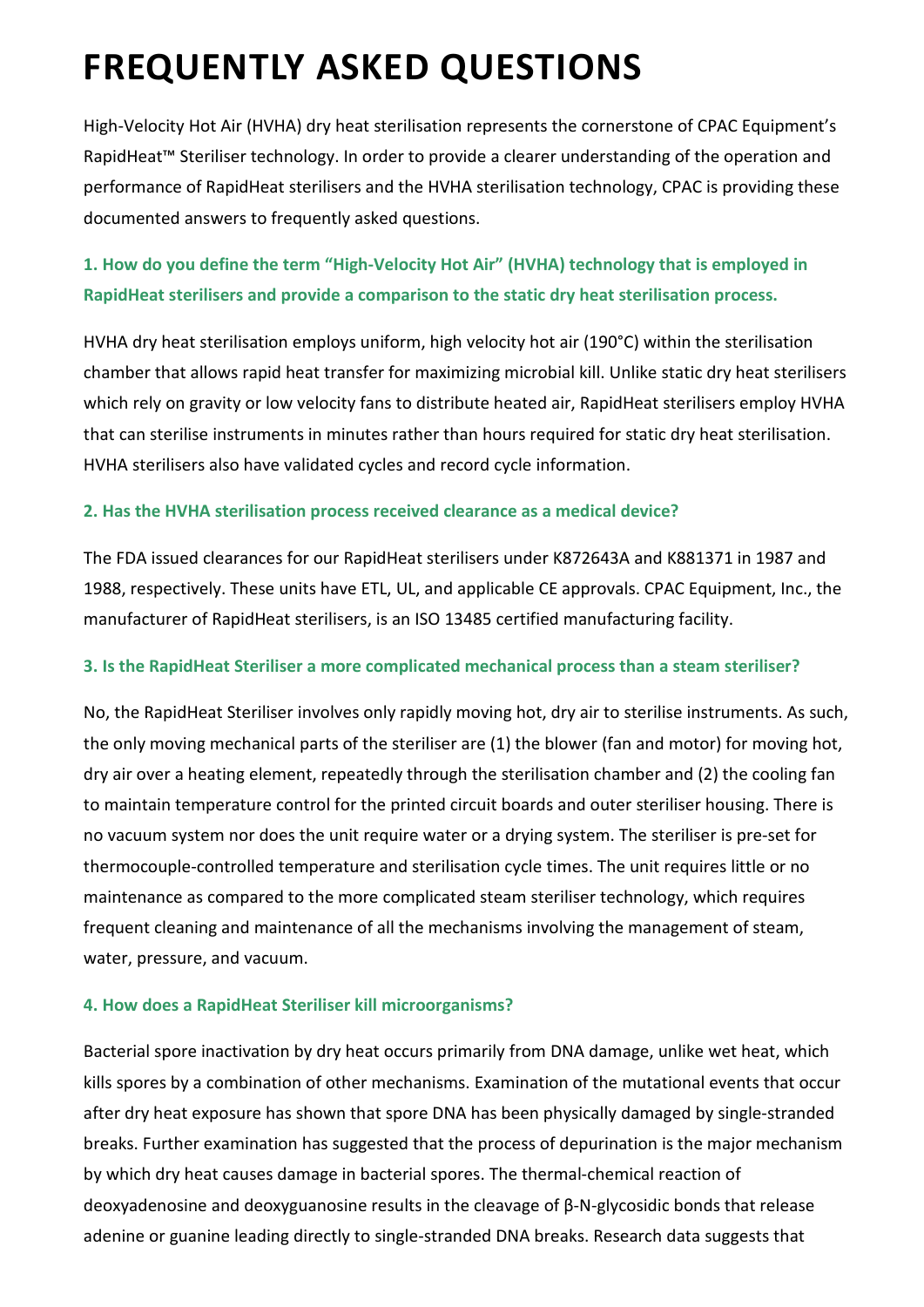protective small, acid-soluble spore proteins are less effective at the higher dry heat temperatures, causing depurination and ultimately DNA strand cleavage which can lead to lethal mutational events and cellular death.

## **5. Are there any other compatible HVHA technologies?**

There are no other HVHA dry heat sterilisers that can deliver a consistent, uniform heating pattern throughout the sterilisation chamber. Other hot air convection sterilisers don't have the ability to control chamber temperature therefore limiting the application of the steriliser to the sterilisation of only un-wrapped instruments which would also present questionable, uniform sterilisation conditions.

# **6. What is the effectiveness of biological kill (e.g., bacterial spores) required of and achieved with the RapidHeat Steriliser?**

RapidHeat sterilisers have been documented via the FDA 510(k) evaluation process to deliver a 12 Log kill of Bacillus atrophaeus spores for all sterilisation cycles of un-wrapped, wrapped instruments, and handpieces. Once instruments have reached the spore kill initiation temperature, the bacterial spore kill rate is 1 Log per 32 seconds for both wrapped and unwrapped instruments. Extrapolation of that rate results in obtaining a 12 Log kill in approximately six minutes from initiation of spore kill.

## **7. How long has the HVHA sterilisation technology been used in dental and healthcare practices?**

RapidHeat sterilisers have been in successful use for over 25 years in the dental and healthcare markets.

## **8. Can HVHA sterilisation be used only on metal instruments?**

Most of today's instruments including handpieces and other instruments incorporating thermal plastic composite materials that are suitable for steam sterilisation are also suitable for the higher temperatures of RapidHeat sterilisers with no negative effect on the instrument lifecycle. In recent years the creation of more heat-tolerant materials (e.g., heat-resistant fluoropolymers. silicones, and polycarbonates) and their replacement of heat-intolerant materials used in medical devices has significantly reduced the number of instruments that are intolerant to dry heat sterilisation conditions.

## **9. Does HVHA sterilisation contribute to instrument stress including corrosion and dulling of instruments?**

The surgical stainless steels that are used in dental and healthcare instrumentation are also used extensively in industrial applications with operating environments in excess of 1000°C. Stainless steel's key attribute is the ability to maintain strength and resistance to corrosion and oxidation at these elevated temperatures. Corrosion results in micro-pitting and dulling which directly impact on the ability to properly sterilise and shortens the effective lifetime of an instrument, respectively.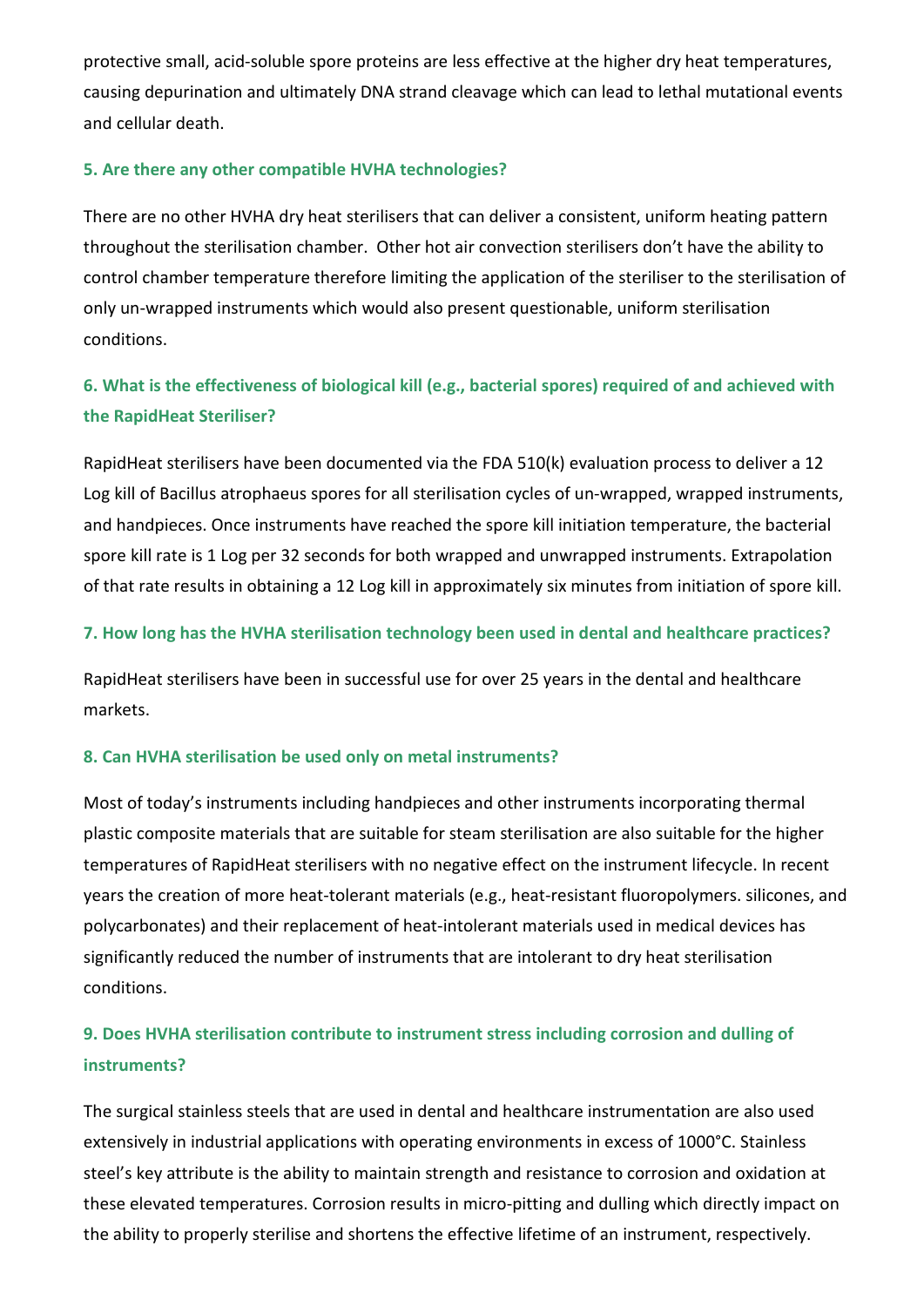HVHA operates at a fraction of the temperatures used in industrial applications. Additionally, unlike steam sterilisation where the corrodible elements of water are present, HVHA employs water-free and moisture-free sterilisation where no corrosion-causing elements exist.

#### **10. Is HVHA dry heat sterilisation compatible with dental hand pieces?**

RapidHeat sterilisers have been demonstrated to be compatible with dental handpieces. Nonmetallic components within handpieces are constructed of high-temperature resistant materials to resist the high temperatures generated during their operation. Handpiece organic (mineral oil based) lubricants are required to be replaced by a high-temperature synthetic (food-grade) lubricant, such as SteriLUBE. RapidHeat sterilisers have a specific pre-set cycle for the sterilisation of hand pieces.

## **11. Can instruments be pouched or wrapped for the sterilisation process to ensure their continued sterility subsequent to their removal from the HVHA steriliser?**

The HVHA steriliser can process both wrapped and unwrapped instruments via pre-set sterilisation cycles. With an HVHA steriliser instruments are pouched in **non-permeable sealed nylon pouches**. Nylon is materially stronger than the semi permeable polythene autoclave pouches, improving puncture resistance from sharp instruments in sterilising and storage. Sterilisation is achieved by conduction of heat alone. The nylon pouch acts as an insulator, so the effective temperature within the pouch is 160°C as opposed to the steriliser chamber temperature of 190°C. Hence the cycle time for pouched instruments is 12 minutes as opposed to 6 minutes for unpouched instruments.

#### **12. Is a drying cycle required of the HVHA steriliser?**

No drying cycle is required of the HVHA dry steriliser since the technology relies solely on dry heat to kill microorganisms. Upon completion of the selected sterilisation cycle, the instruments are retrieved from the unit and upon cooling (approximately 5 to 7 minutes) are ready for use.

#### **13. What are the times and temperatures required of the HVHA dry heat sterilisation process?**

RapidHeat sterilisers operate at 190°C and have been demonstrated to achieve a Sterility Assurance Level (SAL) of 12 Logs for all sterilisation cycles. The temperature and cycle times are pre-set to assure FDA/CE compliance for time and temperature requirements based on load size, configuration, and packaging specifications. Shortest cycle time is 6 minutes for unwrapped instruments, 8 minutes for unwrapped handpieces and 12 minutes for wrapped instruments and handpieces.

#### **14. What are the true times required of the total HVHA treatment cycle from start to finish?**

Unlike steam sterilisers which require pre-vacuum assist and drying cycles that add to as much as 40 additional minutes to the actual three to four-minute sterilisation cycle, RapidHeat sterilisers have pre-set sterilisation cycles of 6, 8 and 12 minutes. Door Close to Door Open times are 12, 16 and 20 minutes respectively allowing for cycle warm up and temperature stabilisation. These are true "startto-finish" cycle times (door locked to door unlocked). No instrument drying cycle is required.